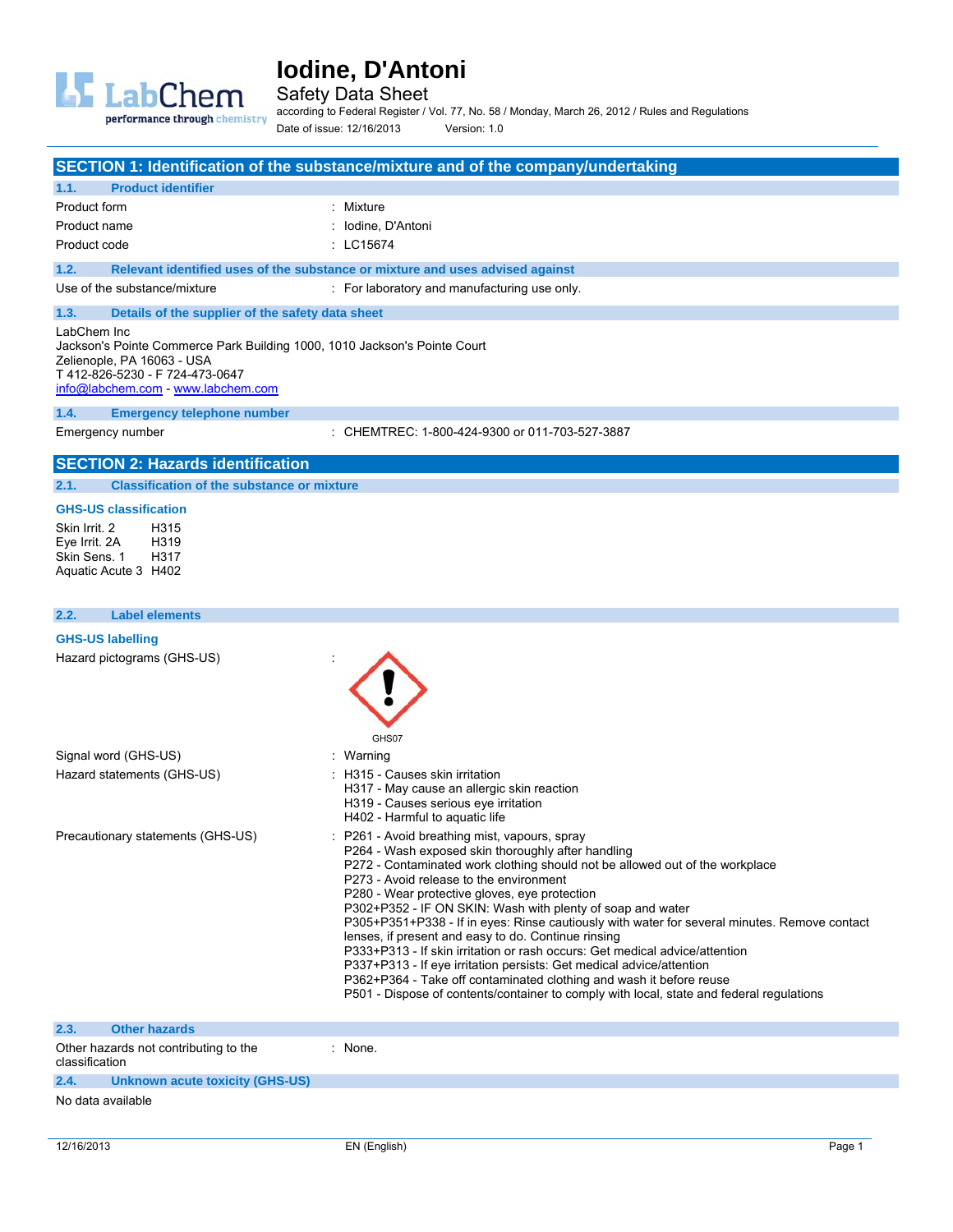### Safety Data Sheet

according to Federal Register / Vol. 77, No. 58 / Monday, March 26, 2012 / Rules and Regulations

### **SECTION 3: Composition/information on ingredients**

### **3.1. Substance**

### Not applicable

### Full text of H-phrases: see section 16

| 3.2.<br><b>Mixture</b> |                           |               |                                                                                                                                                           |
|------------------------|---------------------------|---------------|-----------------------------------------------------------------------------------------------------------------------------------------------------------|
| <b>Name</b>            | <b>Product identifier</b> | $\frac{9}{6}$ | <b>GHS-US classification</b>                                                                                                                              |
| Water                  | (CAS No) 7732-18-5        | 95.5          | Not classified                                                                                                                                            |
| Potassium lodide       | (CAS No) 7681-11-0        | 3             | Eye Irrit. 2B, H320                                                                                                                                       |
| lodine                 | (CAS No) 7553-56-2        | 1.5           | Acute Tox. 3 (Dermal), H311<br>Acute Tox. 4 (Inhalation), H332<br>Skin Corr. 1C, H314<br>Eye Dam. 1, H318<br>Skin Sens. 1B, H317<br>Aquatic Acute 1, H400 |

|             | <b>SECTION 4: First aid measures</b>                                |                                                                                                                                                                                     |
|-------------|---------------------------------------------------------------------|-------------------------------------------------------------------------------------------------------------------------------------------------------------------------------------|
| 4.1.        | <b>Description of first aid measures</b>                            |                                                                                                                                                                                     |
|             | First-aid measures general                                          | : Never give anything by mouth to an unconscious person. If you feel unwell, seek medical advice<br>(show the label where possible).                                                |
|             | First-aid measures after inhalation                                 | : Assure fresh air breathing. Allow the victim to rest.                                                                                                                             |
|             | First-aid measures after skin contact                               | : Wash with plenty of soap and water. Wash contaminated clothing before reuse. If skin irritation<br>or rash occurs: Get medical advice/attention.                                  |
|             | First-aid measures after eye contact                                | : Rinse cautiously with water for several minutes. Remove contact lenses, if present and easy to<br>do. Continue rinsing. If eye irritation persists: Get medical advice/attention. |
|             | First-aid measures after ingestion                                  | Rinse mouth. Do NOT induce vomiting. Obtain emergency medical attention. Call a POISON<br>CENTER/doctor/physician if you feel unwell.                                               |
| 4.2.        | Most important symptoms and effects, both acute and delayed         |                                                                                                                                                                                     |
|             | Symptoms/injuries after inhalation                                  | May cause an allergic skin reaction.                                                                                                                                                |
|             | Symptoms/injuries after skin contact                                | : Causes skin irritation.                                                                                                                                                           |
|             | Symptoms/injuries after eye contact                                 | : Causes serious eye irritation.                                                                                                                                                    |
|             | Symptoms/injuries after ingestion                                   | : Swallowing a small quantity of this material will result in serious health hazard.                                                                                                |
| 4.3.        |                                                                     | Indication of any immediate medical attention and special treatment needed                                                                                                          |
|             | Obtain medical assistance.                                          |                                                                                                                                                                                     |
|             | <b>SECTION 5: Firefighting measures</b>                             |                                                                                                                                                                                     |
| 5.1.        | <b>Extinguishing media</b>                                          |                                                                                                                                                                                     |
|             | Suitable extinguishing media                                        | : Foam. Dry powder. Carbon dioxide. Water spray. Sand.                                                                                                                              |
|             | Unsuitable extinguishing media                                      | : Do not use a heavy water stream.                                                                                                                                                  |
| 5.2.        | Special hazards arising from the substance or mixture               |                                                                                                                                                                                     |
| Fire hazard |                                                                     | : Not flammable.                                                                                                                                                                    |
|             | <b>Explosion hazard</b>                                             | : Not applicable.                                                                                                                                                                   |
| 5.3.        | <b>Advice for firefighters</b>                                      |                                                                                                                                                                                     |
|             | Firefighting instructions                                           | : Use water spray or fog for cooling exposed containers. Exercise caution when fighting any<br>chemical fire. Avoid (reject) fire-fighting water to enter environment.              |
|             | Protection during firefighting                                      | Do not enter fire area without proper protective equipment, including respiratory protection.                                                                                       |
|             | <b>SECTION 6: Accidental release measures</b>                       |                                                                                                                                                                                     |
| 6.1.        | Personal precautions, protective equipment and emergency procedures |                                                                                                                                                                                     |
| 6.1.1.      | For non-emergency personnel                                         |                                                                                                                                                                                     |
|             | Protective equipment                                                | : Safety glasses. Gloves.                                                                                                                                                           |
|             | Emergency procedures                                                | Evacuate unnecessary personnel.                                                                                                                                                     |
| 6.1.2.      | For emergency responders                                            |                                                                                                                                                                                     |
|             | Protective equipment                                                | Equip cleanup crew with proper protection.                                                                                                                                          |
|             | Emergency procedures                                                | : Ventilate area.                                                                                                                                                                   |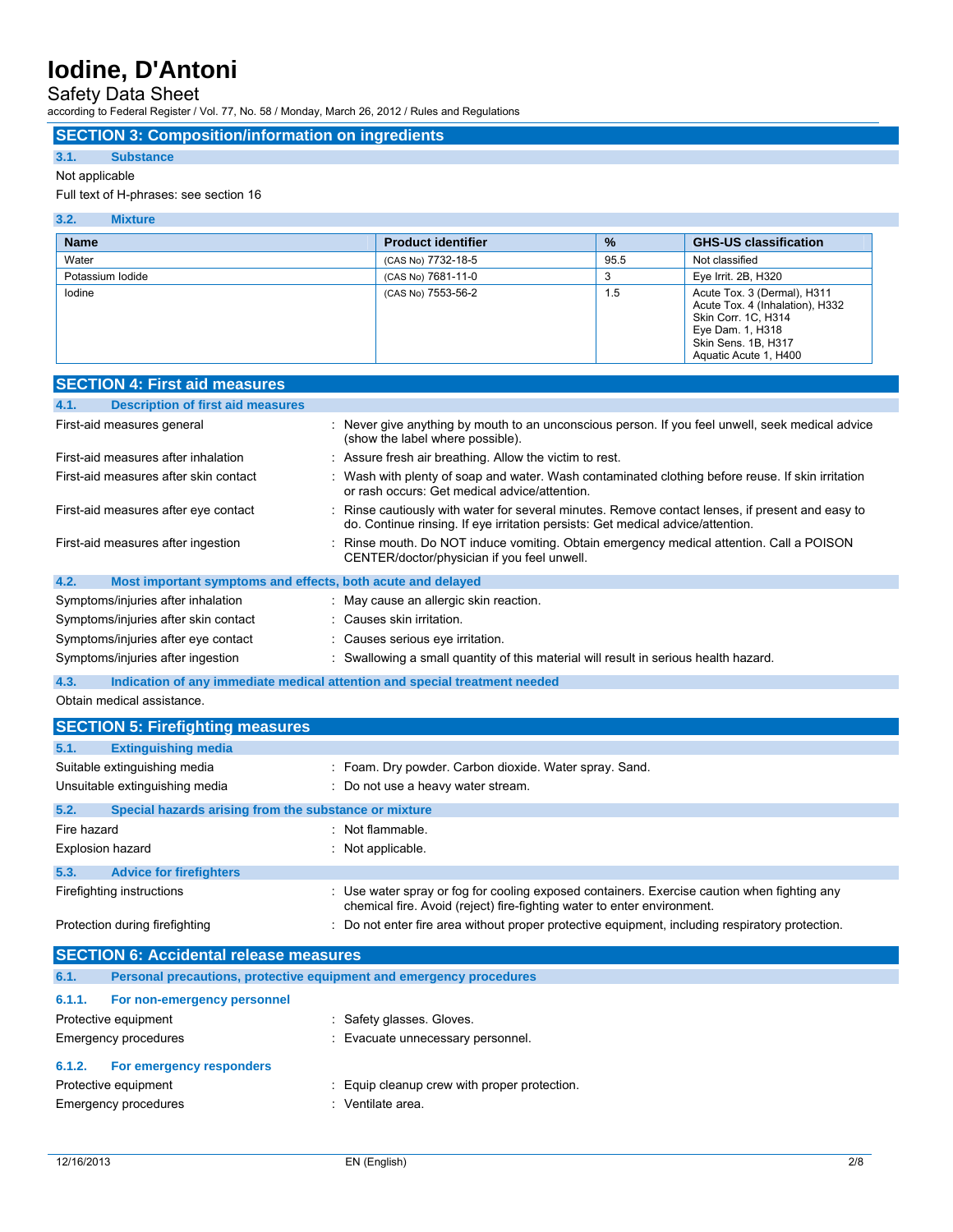### Safety Data Sheet

according to Federal Register / Vol. 77, No. 58 / Monday, March 26, 2012 / Rules and Regulations

### **6.2. Environmental precautions**

Prevent entry to sewers and public waters. Notify authorities if liquid enters sewers or public waters. Avoid release to the environment.

| 6.3. | Methods and material for containment and cleaning up |                                                                                                                                                   |
|------|------------------------------------------------------|---------------------------------------------------------------------------------------------------------------------------------------------------|
|      | Methods for cleaning up                              | : Soak up spills with inert solids, such as clay or diatomaceous earth as soon as possible. Collect<br>spillage. Store away from other materials. |

### **6.4. Reference to other sections**

See Heading 8. Exposure controls and personal protection.

| <b>SECTION 7: Handling and storage</b>                               |                                                                                                                                                                                                                                              |  |  |  |
|----------------------------------------------------------------------|----------------------------------------------------------------------------------------------------------------------------------------------------------------------------------------------------------------------------------------------|--|--|--|
| <b>Precautions for safe handling</b><br>7.1.                         |                                                                                                                                                                                                                                              |  |  |  |
| Precautions for safe handling                                        | : Wash hands and other exposed areas with mild soap and water before eating, drinking or<br>smoking and when leaving work. Provide good ventilation in process area to prevent formation of<br>vapour. Avoid breathing mist, vapours, spray. |  |  |  |
| Hygiene measures                                                     | : Do not eat, drink or smoke when using this product. Wash exposed skin thoroughly after<br>handling. Contaminated work clothing should not be allowed out of the workplace. Wash<br>contaminated clothing before reuse.                     |  |  |  |
| 7.2.<br>Conditions for safe storage, including any incompatibilities |                                                                                                                                                                                                                                              |  |  |  |
| Storage conditions                                                   | $\therefore$ Keep only in the original container in a cool, well ventilated place away from $\therefore$ Direct sunlight.<br>Keep container closed when not in use.                                                                          |  |  |  |
| Incompatible products                                                | : Strong reducing agents. Ammonia. Acetaldehyde. metals. Strong bases.                                                                                                                                                                       |  |  |  |
| Incompatible products                                                | : Sources of ignition. Direct sunlight.                                                                                                                                                                                                      |  |  |  |
| 7.3.<br>Specific end use(s)                                          |                                                                                                                                                                                                                                              |  |  |  |

No additional information available

### **SECTION 8: Exposure controls/personal protection**

### **8.1. Control parameters**

| lodine (7553-56-2) |                                         |                                            |  |  |  |  |
|--------------------|-----------------------------------------|--------------------------------------------|--|--|--|--|
| <b>USA ACGIH</b>   | ACGIH TWA $(mg/m3)$                     | $0.1$ mg/m <sup>3</sup> Inhalable fraction |  |  |  |  |
| USA ACGIH          | ACGIH TWA (ppm)                         | 0.01 ppm Inhalable fraction                |  |  |  |  |
| <b>USA ACGIH</b>   | ACGIH STEL (mg/m <sup>3</sup> )         | mq/m <sup>3</sup>                          |  |  |  |  |
| USA ACGIH          | ACGIH STEL (ppm)                        | $0.1$ ppm                                  |  |  |  |  |
| <b>USA OSHA</b>    | OSHA PEL (Ceiling) (mg/m <sup>3</sup> ) | mq/m <sup>3</sup>                          |  |  |  |  |
| <b>USA OSHA</b>    | OSHA PEL (Ceiling) (ppm)                | $0.1$ ppm                                  |  |  |  |  |

| Potassium Iodide (7681-11-0)     |                                          |                                                                                                                                                                                     |  |  |
|----------------------------------|------------------------------------------|-------------------------------------------------------------------------------------------------------------------------------------------------------------------------------------|--|--|
| <b>USA ACGIH</b>                 | ACGIH TWA (ppm)                          | 0.01 ppm Inhalable fraction                                                                                                                                                         |  |  |
|                                  |                                          |                                                                                                                                                                                     |  |  |
| 8.2.<br><b>Exposure controls</b> |                                          |                                                                                                                                                                                     |  |  |
| Appropriate engineering controls |                                          | Emergency eye wash fountains and safety showers should be available in the immediate vicinity<br>of any potential exposure. Provide adequate general and local exhaust ventilation. |  |  |
| Personal protective equipment    | : Avoid all unnecessary exposure.        |                                                                                                                                                                                     |  |  |
| Hand protection                  | : Wear protective gloves.                |                                                                                                                                                                                     |  |  |
| Eye protection                   | : Chemical goggles or safety glasses.    |                                                                                                                                                                                     |  |  |
| Skin and body protection         | Wear suitable protective clothing.<br>t. |                                                                                                                                                                                     |  |  |
| Respiratory protection           | Wear appropriate mask.                   |                                                                                                                                                                                     |  |  |
| Other information                | Do not eat, drink or smoke during use.   |                                                                                                                                                                                     |  |  |

### **SECTION 9: Physical and chemical properties**

| 9.1.            | Information on basic physical and chemical properties |  |                     |
|-----------------|-------------------------------------------------------|--|---------------------|
| Physical state  |                                                       |  | : Liauid            |
| Colour          |                                                       |  | : amber.            |
| Odour           |                                                       |  | : characteristic.   |
| Odour threshold |                                                       |  | : No data available |
| pH              |                                                       |  | : No data available |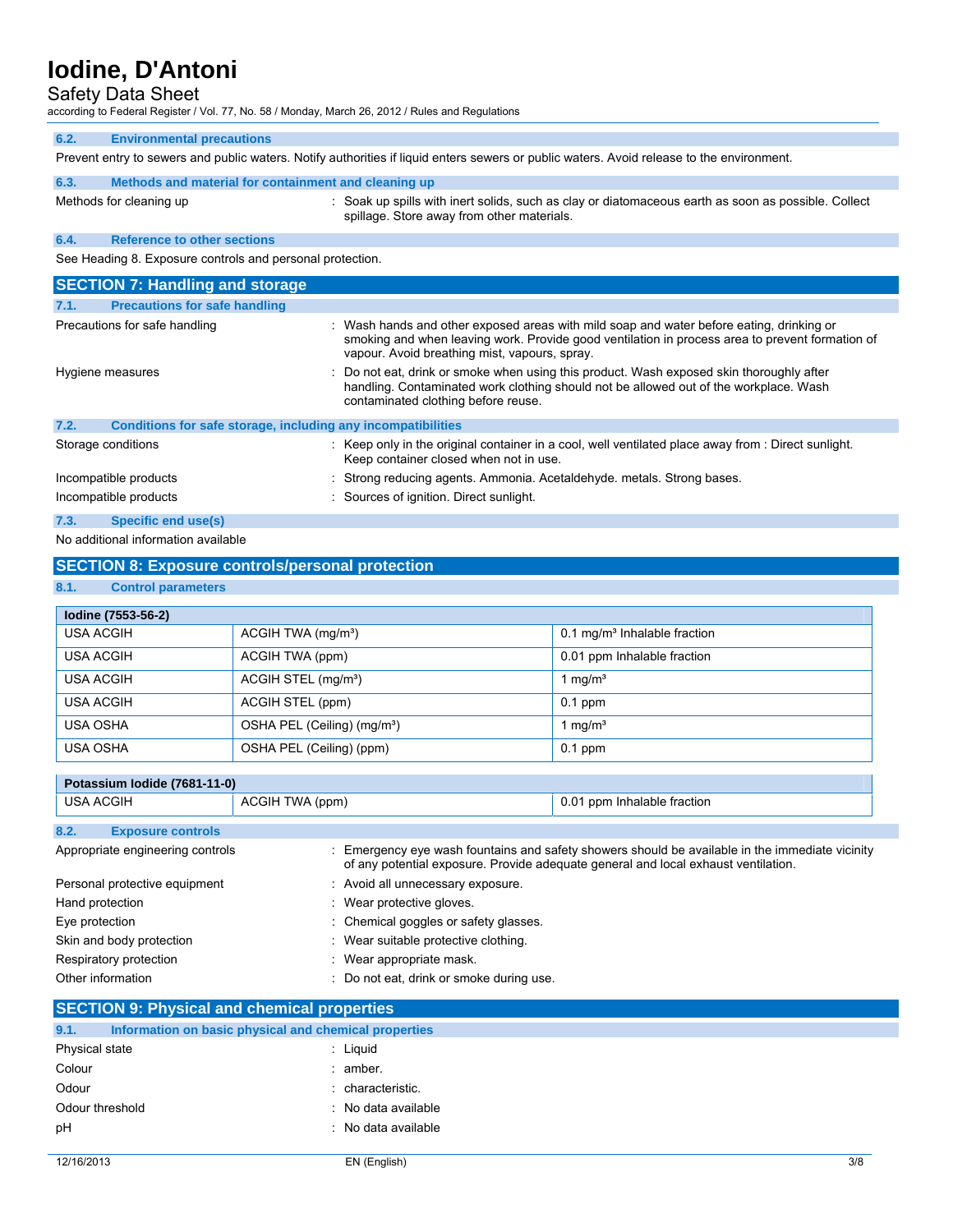### Safety Data Sheet

according to Federal Register / Vol. 77, No. 58 / Monday, March 26, 2012 / Rules and Regulations

| Relative evaporation rate (butylacetate=1) | ۰. | No data available    |
|--------------------------------------------|----|----------------------|
| Melting point                              |    | No data available    |
| Freezing point                             |    | No data available    |
| Boiling point                              |    | No data available    |
| Flash point                                |    | No data available    |
| Self ignition temperature                  |    | No data available    |
| Decomposition temperature                  |    | No data available    |
| Flammability (solid, gas)                  |    | No data available    |
| Vapour pressure                            |    | No data available    |
| Relative vapour density at 20 °C           |    | No data available    |
| Relative density                           |    | No data available    |
| Solubility                                 |    | Miscible with water. |
| Log Pow                                    |    | No data available    |
| Log Kow                                    |    | No data available    |
| Viscosity, kinematic                       |    | No data available    |
| Viscosity, dynamic                         |    | No data available    |
| <b>Explosive properties</b>                |    | Not applicable.      |
| Oxidising properties                       |    | No data available.   |
| <b>Explosive limits</b>                    |    | No data available    |
|                                            |    |                      |

### **9.2. Other information**

### No additional information available

|                  | <b>SECTION 10: Stability and reactivity</b>            |                  |  |  |  |
|------------------|--------------------------------------------------------|------------------|--|--|--|
| 10.1.            | <b>Reactivity</b>                                      |                  |  |  |  |
|                  | No additional information available                    |                  |  |  |  |
| 10.2.            | <b>Chemical stability</b>                              |                  |  |  |  |
|                  | Stable under normal conditions.                        |                  |  |  |  |
| 10.3.            | <b>Possibility of hazardous reactions</b>              |                  |  |  |  |
| Not established. |                                                        |                  |  |  |  |
| 10.4.            | <b>Conditions to avoid</b>                             |                  |  |  |  |
|                  | Direct sunlight. Extremely high or low temperatures.   |                  |  |  |  |
| 10.5.            | <b>Incompatible materials</b>                          |                  |  |  |  |
|                  | metals. Strong reducing agents. Ammonia. Strong bases. |                  |  |  |  |
| 10.6.            | <b>Hazardous decomposition products</b>                |                  |  |  |  |
|                  | lodine vapour. Potassium oxide. Hydrogen chloride.     |                  |  |  |  |
|                  | <b>SECTION 11: Toxicological information</b>           |                  |  |  |  |
| 11.1.            | Information on toxicological effects                   |                  |  |  |  |
|                  |                                                        |                  |  |  |  |
| Acute toxicity   |                                                        | : Not classified |  |  |  |
|                  | Iodine, D'Antoni                                       |                  |  |  |  |
| LD50 oral rat    |                                                        | 14667 mg/kg      |  |  |  |
|                  | Iodine (7553-56-2)                                     |                  |  |  |  |
| LD50 oral rat    |                                                        | 14000 mg/kg      |  |  |  |
|                  | LD50 dermal rat                                        | 220 mg/kg        |  |  |  |
|                  |                                                        |                  |  |  |  |

| LD50 dermal rat               | $220 \text{ mg/kg}$              |
|-------------------------------|----------------------------------|
| ATE (dermal)                  | 1100.000 mg/kg bodyweight        |
| ATE (dust, mist)              | 1.500 mg/l/4h                    |
| Water (7732-18-5)             |                                  |
| LD50 oral rat                 | $\geq 90000$ mg/kg               |
| Skin corrosion/irritation     | : Causes skin irritation.        |
| Serious eye damage/irritation | : Causes serious eye irritation. |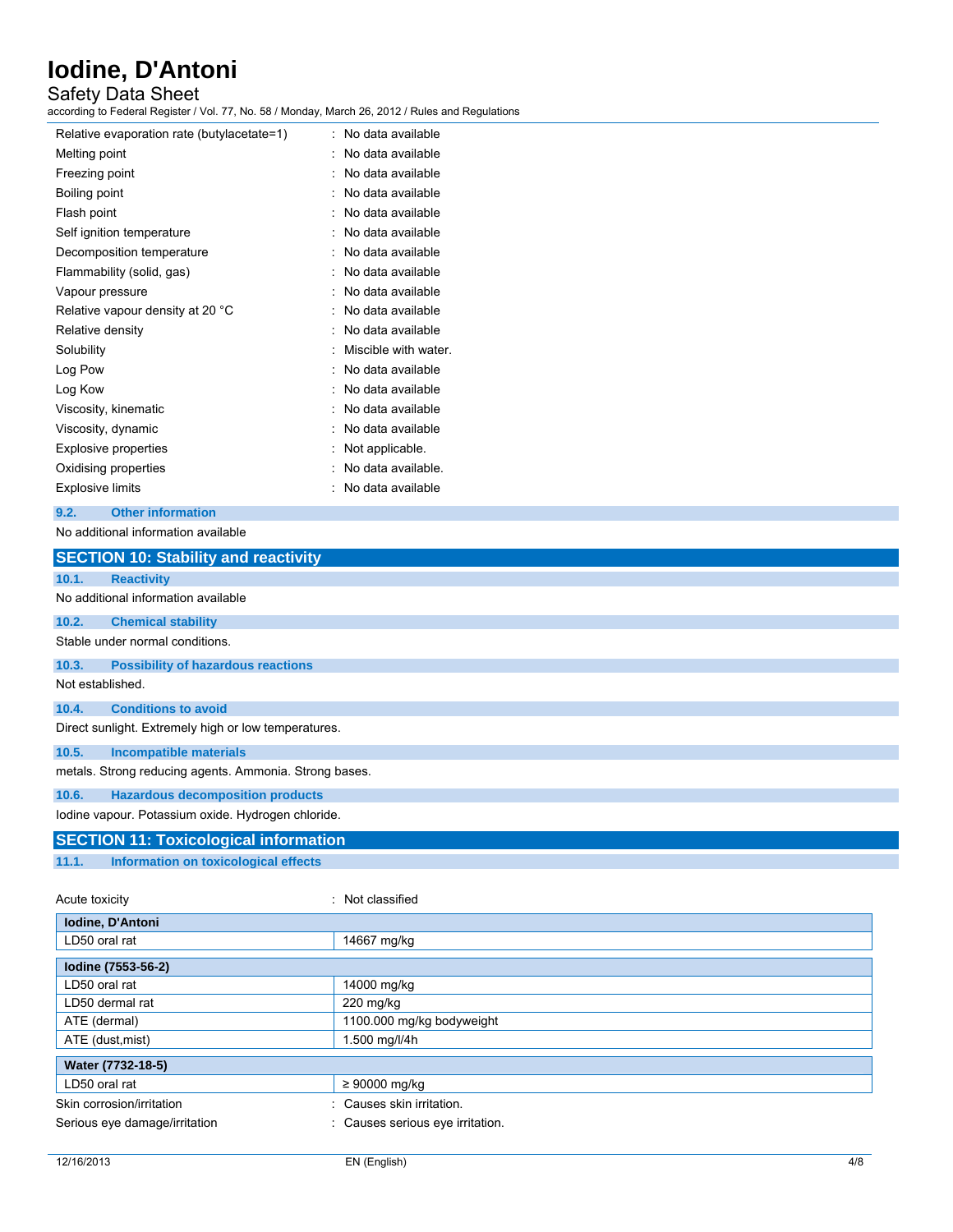### Safety Data Sheet

according to Federal Register / Vol. 77, No. 58 / Monday, March 26, 2012 / Rules and Regulations

| Respiratory or skin sensitisation<br>Germ cell mutagenicity<br>Carcinogenicity | : May cause an allergic skin reaction.<br>: Not classified<br>: Not classified            |
|--------------------------------------------------------------------------------|-------------------------------------------------------------------------------------------|
| Reproductive toxicity                                                          | : Not classified                                                                          |
| Specific target organ toxicity (single exposure)                               | : Not classified                                                                          |
| Specific target organ toxicity (repeated<br>exposure)                          | : Not classified                                                                          |
| Aspiration hazard                                                              | : Not classified                                                                          |
| Potential Adverse human health effects and<br>symptoms                         | : Based on available data, the classification criteria are not met. Harmful if swallowed. |
| Symptoms/injuries after inhalation                                             | : May cause an allergic skin reaction.                                                    |
| Symptoms/injuries after skin contact                                           | : Causes skin irritation.                                                                 |
| Symptoms/injuries after eye contact                                            | : Causes serious eye irritation.                                                          |
| Symptoms/injuries after ingestion                                              | : Swallowing a small quantity of this material will result in serious health hazard.      |

| <b>SECTION 12: Ecological information</b>           |                          |  |  |  |  |
|-----------------------------------------------------|--------------------------|--|--|--|--|
| 12.1.<br><b>Toxicity</b>                            |                          |  |  |  |  |
| Ecology - water                                     | : Toxic to aquatic life. |  |  |  |  |
| Iodine, D'Antoni                                    |                          |  |  |  |  |
| EC50 Daphnia 1                                      | 13.3 mg/l                |  |  |  |  |
| Iodine (7553-56-2)                                  |                          |  |  |  |  |
| LC50 fishes 1                                       | 1.7 mg/l                 |  |  |  |  |
| EC50 Daphnia 1                                      | $0.2$ mg/l               |  |  |  |  |
| Potassium Iodide (7681-11-0)                        |                          |  |  |  |  |
| LC50 fishes 1                                       | 3200 mg/l 120 h          |  |  |  |  |
| EC50 Daphnia 1                                      | 2.7 mg/l 24 h            |  |  |  |  |
| <b>Persistence and degradability</b><br>12.2.       |                          |  |  |  |  |
| Iodine, D'Antoni                                    |                          |  |  |  |  |
| Persistence and degradability                       | Not established.         |  |  |  |  |
|                                                     |                          |  |  |  |  |
| Iodine (7553-56-2)<br>Persistence and degradability | Not established.         |  |  |  |  |
|                                                     |                          |  |  |  |  |
| Potassium lodide (7681-11-0)                        |                          |  |  |  |  |
| Persistence and degradability                       | Not established.         |  |  |  |  |
| Water (7732-18-5)                                   |                          |  |  |  |  |
| Persistence and degradability                       | Not established.         |  |  |  |  |
| <b>Bioaccumulative potential</b><br>12.3.           |                          |  |  |  |  |
| Iodine, D'Antoni                                    |                          |  |  |  |  |
| Bioaccumulative potential                           | Not established.         |  |  |  |  |
| Iodine (7553-56-2)                                  |                          |  |  |  |  |
| Log Pow                                             | 2.49                     |  |  |  |  |
| Bioaccumulative potential                           | Not established.         |  |  |  |  |
| Potassium lodide (7681-11-0)                        |                          |  |  |  |  |
| Bioaccumulative potential                           | Not established.         |  |  |  |  |
| Water (7732-18-5)                                   |                          |  |  |  |  |
| Bioaccumulative potential                           | Not established.         |  |  |  |  |
| <b>Sales Street</b>                                 |                          |  |  |  |  |

### **12.4. Mobility in soil**

No additional information available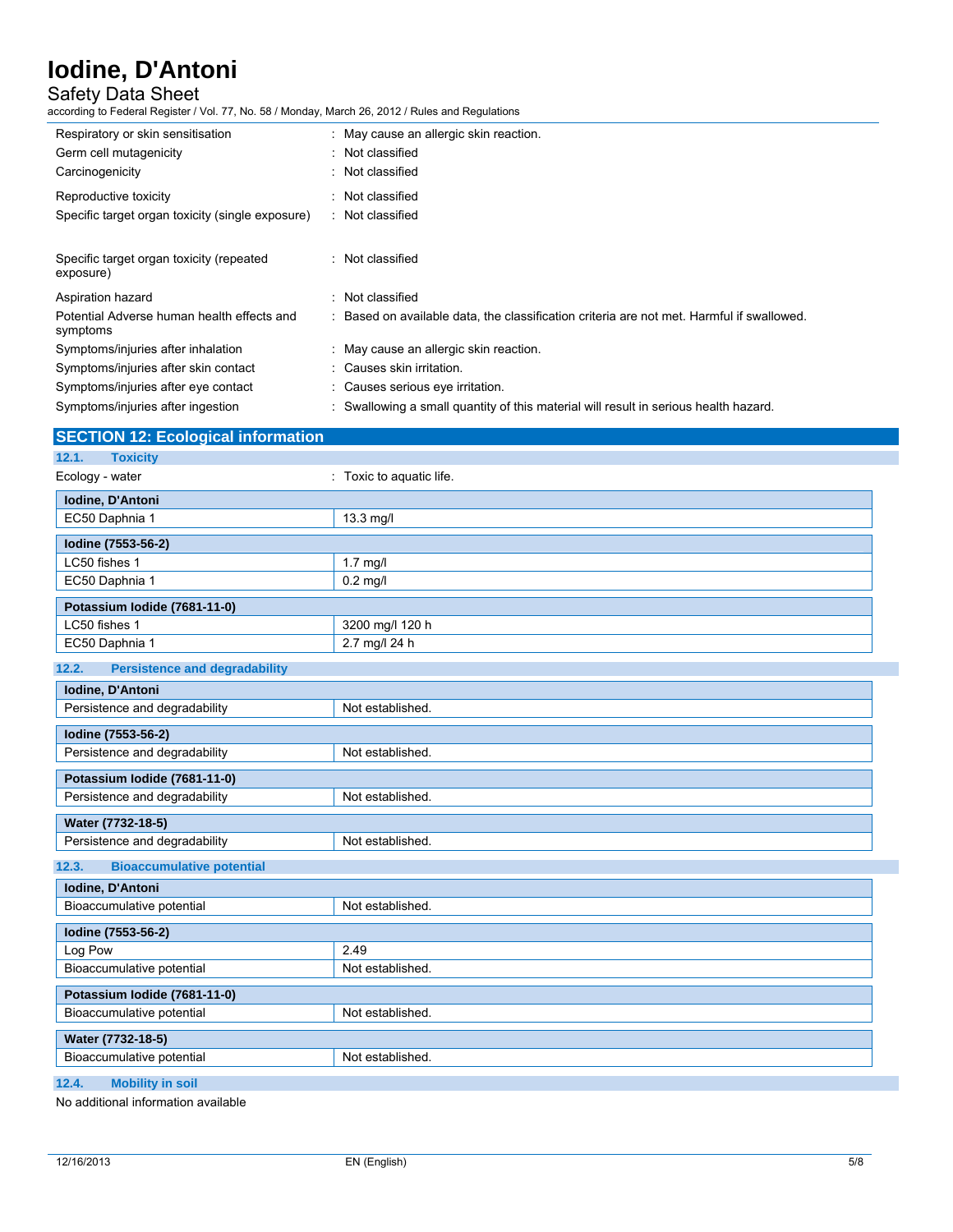### Safety Data Sheet

according to Federal Register / Vol. 77, No. 58 / Monday, March 26, 2012 / Rules and Regulations

| 12.5.<br><b>Other adverse effects</b>                                     |                                                                                                                                                                                                                |  |  |  |
|---------------------------------------------------------------------------|----------------------------------------------------------------------------------------------------------------------------------------------------------------------------------------------------------------|--|--|--|
| Other information                                                         | : Avoid release to the environment.                                                                                                                                                                            |  |  |  |
| <b>SECTION 13: Disposal considerations</b>                                |                                                                                                                                                                                                                |  |  |  |
| 13.1.<br><b>Waste treatment methods</b>                                   |                                                                                                                                                                                                                |  |  |  |
| Waste disposal recommendations                                            | : Dispose in a safe manner in accordance with local/national regulations. Dispose of<br>contents/container to comply with local, state and federal regulations.                                                |  |  |  |
| Ecology - waste materials                                                 | : Avoid release to the environment.                                                                                                                                                                            |  |  |  |
| <b>SECTION 14: Transport information</b>                                  |                                                                                                                                                                                                                |  |  |  |
| In accordance with DOT                                                    |                                                                                                                                                                                                                |  |  |  |
| No dangerous good in sense of transport regulations                       |                                                                                                                                                                                                                |  |  |  |
| <b>Additional information</b>                                             |                                                                                                                                                                                                                |  |  |  |
| Other information                                                         | : No supplementary information available.                                                                                                                                                                      |  |  |  |
| <b>ADR</b>                                                                |                                                                                                                                                                                                                |  |  |  |
| Transport document description                                            |                                                                                                                                                                                                                |  |  |  |
| <b>Transport by sea</b><br>No additional information available            |                                                                                                                                                                                                                |  |  |  |
| <b>Air transport</b><br>No additional information available               |                                                                                                                                                                                                                |  |  |  |
| <b>SECTION 15: Regulatory information</b>                                 |                                                                                                                                                                                                                |  |  |  |
| 15.1. US Federal regulations                                              |                                                                                                                                                                                                                |  |  |  |
| Iodine (7553-56-2)                                                        |                                                                                                                                                                                                                |  |  |  |
| Listed on the United States TSCA (Toxic Substances Control Act) inventory |                                                                                                                                                                                                                |  |  |  |
| SARA Section 311/312 Hazard Classes                                       | Immediate (acute) health hazard<br>Delayed (chronic) health hazard                                                                                                                                             |  |  |  |
| Potassium Iodide (7681-11-0)                                              |                                                                                                                                                                                                                |  |  |  |
| Listed on the United States TSCA (Toxic Substances Control Act) inventory |                                                                                                                                                                                                                |  |  |  |
| SARA Section 311/312 Hazard Classes                                       | Immediate (acute) health hazard<br>Delayed (chronic) health hazard                                                                                                                                             |  |  |  |
| Water (7732-18-5)                                                         |                                                                                                                                                                                                                |  |  |  |
| Listed on the United States TSCA (Toxic Substances Control Act) inventory |                                                                                                                                                                                                                |  |  |  |
| 15.2. International regulations                                           |                                                                                                                                                                                                                |  |  |  |
| <b>CANADA</b>                                                             |                                                                                                                                                                                                                |  |  |  |
| Iodine, D'Antoni                                                          |                                                                                                                                                                                                                |  |  |  |
| <b>WHMIS Classification</b>                                               | Class D Division 2 Subdivision B - Toxic material causing other toxic effects<br>Class D Division 2 Subdivision A - Very toxic material causing other toxic effects                                            |  |  |  |
| Iodine (7553-56-2)                                                        |                                                                                                                                                                                                                |  |  |  |
| Listed on the Canadian DSL (Domestic Sustances List) inventory.           |                                                                                                                                                                                                                |  |  |  |
| <b>WHMIS Classification</b>                                               | Class E - Corrosive Material<br>Class D Division 1 Subdivision B - Toxic material causing immediate and serious toxic effects<br>Class D Division 2 Subdivision B - Toxic material causing other toxic effects |  |  |  |
| Potassium Iodide (7681-11-0)                                              |                                                                                                                                                                                                                |  |  |  |
| Listed on the Canadian DSL (Domestic Sustances List) inventory.           |                                                                                                                                                                                                                |  |  |  |
| WHMIS Classification                                                      | Class D Division 2 Subdivision B - Toxic material causing other toxic effects                                                                                                                                  |  |  |  |
| Water (7732-18-5)                                                         |                                                                                                                                                                                                                |  |  |  |
| <b>WHMIS Classification</b>                                               | Uncontrolled product according to WHMIS classification criteria                                                                                                                                                |  |  |  |

### **EU-Regulations**

No additional information available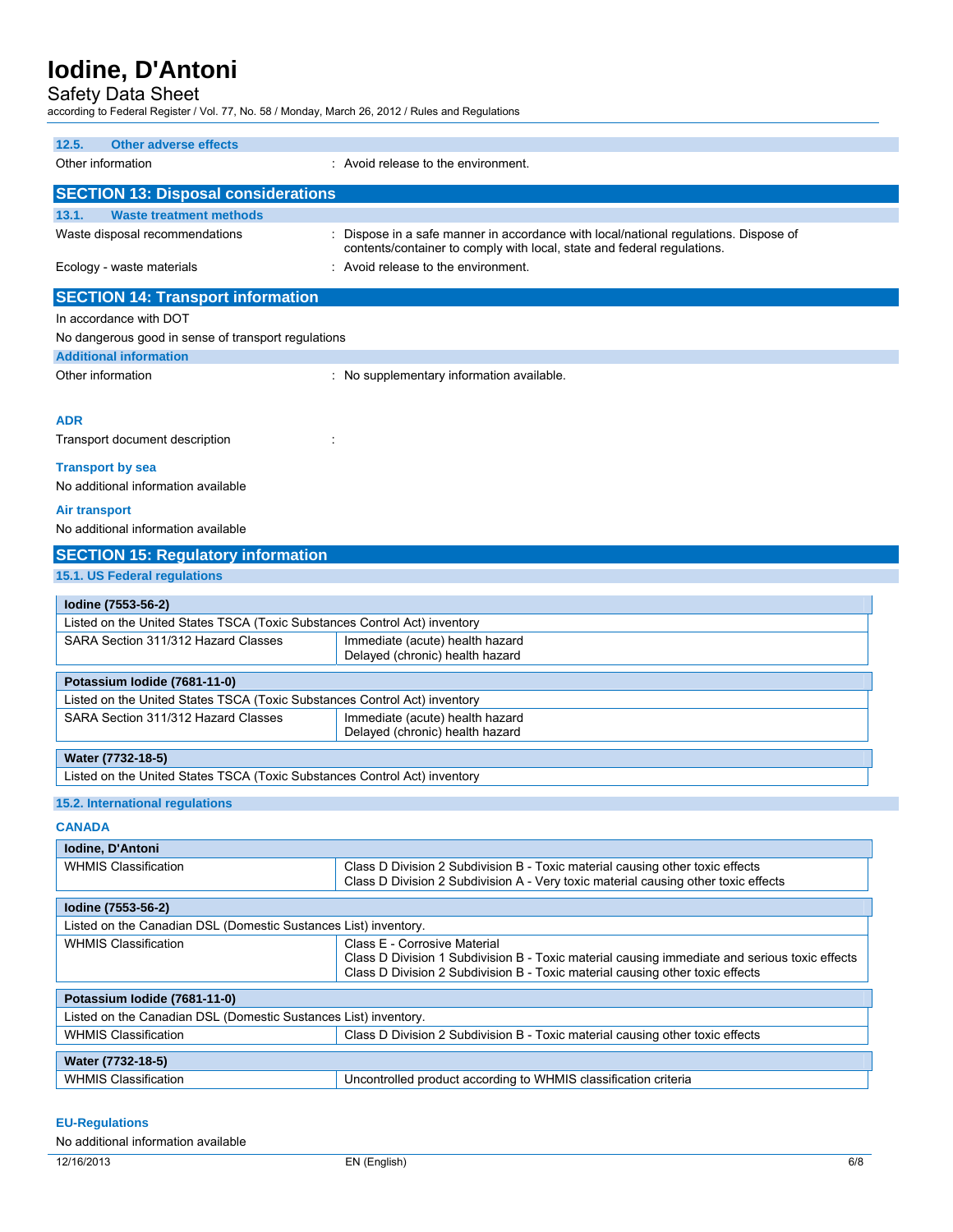### **Classification according to Regulation (EC) No. 1272/2008 [CLP]**

### **Classification according to Directive 67/548/EEC or 1999/45/EC**

Not classified

### **15.2.2. National regulations**

| lodine (7553-56-2)                                |
|---------------------------------------------------|
| Listed on the Canadian Ingredient Disclosure List |
| Potassium Iodide (7681-11-0)                      |
| Listed on the Canadian Ingredient Disclosure List |

### **15.3. US State regulations**

No additional information available

### **SECTION 16: Other information**

Other information : None.

### Full text of H-phrases: see section 16:

| Acute Tox. 3 (Dermal)     | Acute toxicity (dermal), Category 3                            |
|---------------------------|----------------------------------------------------------------|
| Acute Tox. 4 (Inhalation) | Acute toxicity (inhal.), Category 4                            |
| Aquatic Acute 1           | Hazardous to the aquatic environment - AcuteHazard, Category 1 |
| Aquatic Acute 3           | Hazardous to the aquatic environment - AcuteHazard, Category 3 |
| Eye Dam. 1                | Serious eye damage/eye irritation, Category 1                  |
| Eye Irrit. 2A             | Serious eye damage/eye irritation, Category 2A                 |
| Eye Irrit. 2B             | Serious eye damage/eye irritation, Category 2B                 |
| Skin Corr. 1C             | Skin corrosion/irritation, Category 1C                         |
| Skin Irrit. 2             | Skin corrosion/irritation, Category 2                          |
| Skin Sens. 1              | Sensitisation - Skin, category 1                               |
| Skin Sens, 1B             | Sensitisation - Skin, category 1B                              |
| H311                      | Toxic in contact with skin                                     |
| H314                      | Causes severe skin burns and eye damage                        |
| H315                      | Causes skin irritation                                         |
| H317                      | May cause an allergic skin reaction                            |
| H318                      | Causes serious eye damage                                      |
| H319                      | Causes serious eye irritation                                  |
| H320                      | Causes eye irritation                                          |
| H332                      | Harmful if inhaled                                             |
| H400                      | Very toxic to aquatic life                                     |
| H402                      | Harmful to aquatic life                                        |

NFPA health hazard **interval interval cause temporary** : 2 - Intense or continued exposure could cause temporary incapacitation or possible residual injury unless prompt medical attention is given.

- NFPA fire hazard **in the state of the state of the SNTPA** fire hazard in the state of the state of the SNTPA is  $\theta$  Materials that will not burn.
- NFPA reactivity **Stable** : 0 Normally stable, even under fire exposure conditions, and are not reactive with water.